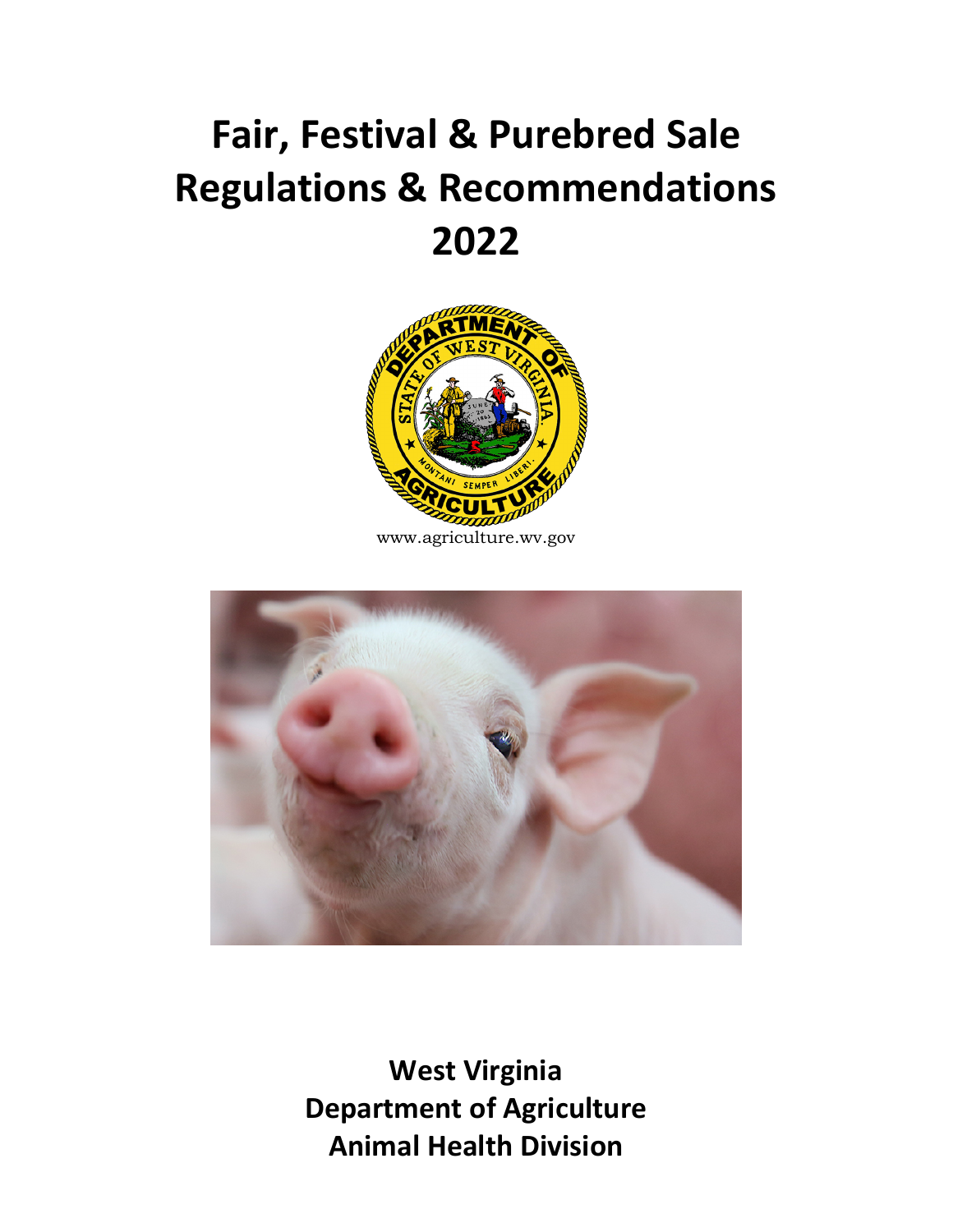## **WEST VIRGINIA FAIRS, FESTIVALS, AND PUREBRED CONSIGNMENT SALES HEALTH REQUIREMENTS 2022**

This is an official interpretation of regulations promulgated under the authority of Chapter 19, Article 9 of the State Code of West Virginia. This applies to fairs, festivals and shows.

- All livestock imported into the State of West Virginia for fairs, festivals, and shows shall be accompanied by an Official Certificate of Veterinary Inspection approved by the livestock health official of the State of origin. A copy of the approved Certificate of Veterinary Inspection shall be forwarded to the Director of the Animal Health Division, West Virginia Department of Agriculture, Capitol Building, Charleston, West Virginia 25305, and should be in his possession (5) five days prior to the arrival of livestock.
- Official Certificate of Veterinary Inspections (CVI) is good for 30 days. **All out of state cattle must have official identification listed on the health certificate.**

Any animal showing signs of a potential infectious or contagious disease will not be allowed to participate in the event.

Note: Cattle and goats from other states with disease outbreaks may be required to secure a special permit from the Director of Animal Health Division, West Virginia Department of Agriculture, Charleston, West Virginia 25305, phone number (304) 558-2214, before being admitted into West Virginia.

ALL LIVESTOCK MUST MEET THE STATE OF DESTINATION HEALTH REQUIREMENTS AS TO MOVEMENT OF ANIMALS. SOME VARIATION IS FOUND IN HEALTH REQUIREMENTS AMONG THE SEVERAL STATES.

**The final disposition of all entries shall be made by a WVDA Animal Health Inspector or in their absence, a local fair official.** 

**Official ID is a requirement for interstate movement for cattle, swine, sheep and goats.**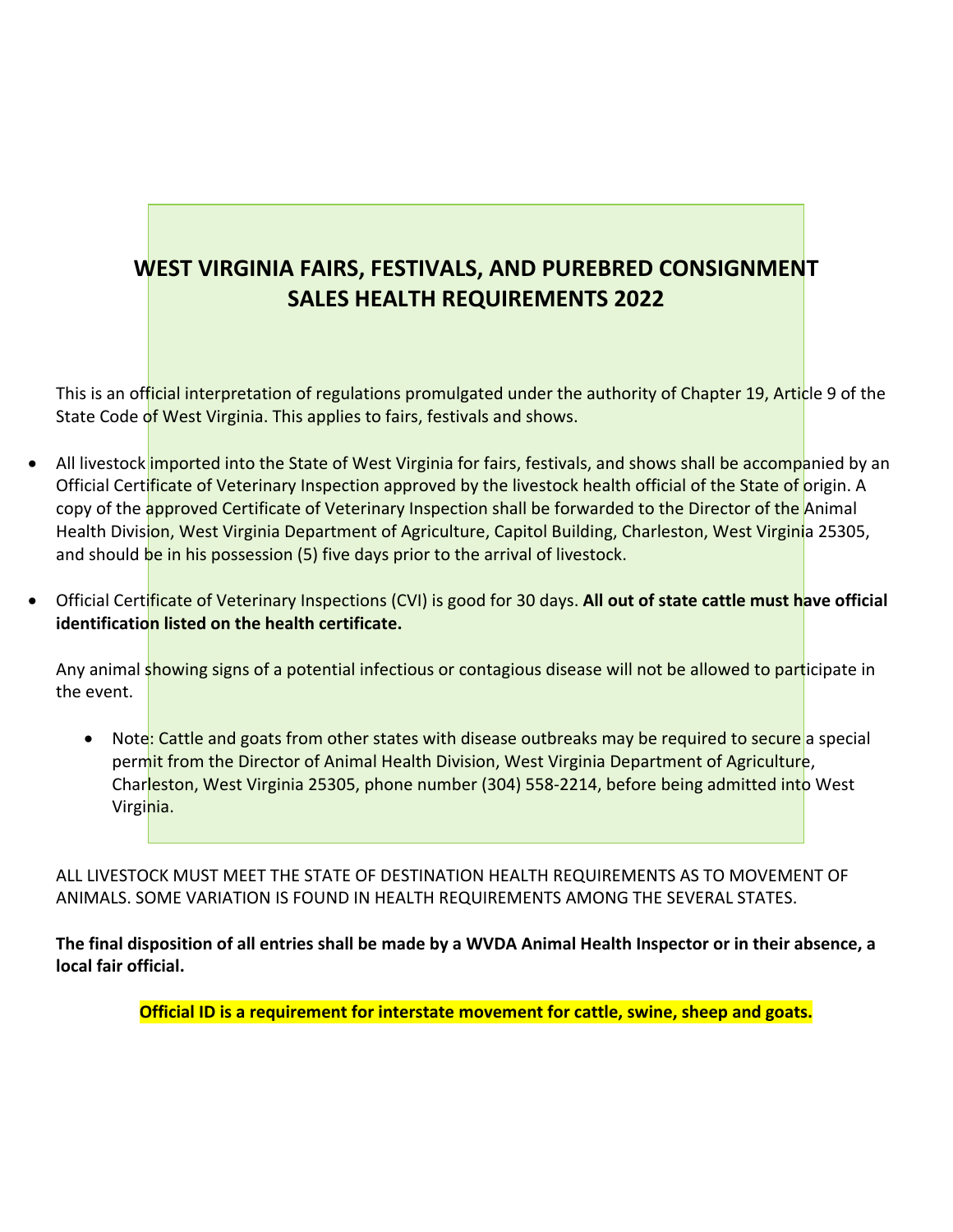## **FAIR HEALTH REQUIREMENTS FOR CATTLE**

**All out-of-state cattle must be accompanied by an Official CVI with Official Identification listed. Health certificates are good for 30 days. Nursing Animals – move with Dam. No CVI is required but must be listed on dam's CVI. All out of state cattle must have official identification listed on the health certificate.**

## **TUBERCULOSIS IN CATTLE**

Cattle to be exhibited at West Virginia fairs, festivals, and shows must meet one of the following requirements:

## **From West Virginia:**

No test required, if herd is not under quarantine for tuberculosis

#### **From Other States:**

(1) From Bovine Tuberculosis Free State – No test required. Interstate CVI is required. All out of state cattle must have official identification listed on the health certificate.

(2) From other than Bovine Tuberculosis Free State:

 a. If originating from an accredited TB free herd – No test required, or b. If herd of origin has had a complete negative herd test within 12 months - No test required, *or*

c. All other bovine require a negative TB test within 60 days of show.

 d. Nursing calves may be shown on dam's negative CVI. All out of state cattle must have official identification listed on the health certificate.

## **BRUCELLOSIS IN CATTLE**

Cattle to be exhibited at West Virginia fairs, festivals, and shows must meet one of the following requirements:

## **From West Virginia:**

No test required, if herd is not under quarantine for brucellosis.

## **From Other States:**

(1) From Brucellosis Free State – No test required. Interstate CVI is required.

- (2) From other than a Brucellosis Free State:
	- a. Official Brucellosis vaccinates under 24 months (beef) and 20 months (dairy) of age from a herd not under brucellosis restrictions – No test required, or
	- b. Originating from a Certified Brucellosis Free herd No test required, or
	- c. Complete herd test within one year before the show No test required, or

d. A negative brucellosis test within 30 days. Nursing calves may be shown on the dam's negative CVI. All out of state cattle must have official identification listed on the health certificate.

## **LEPTOSPIROSIS - CATTLE**

 \* Recommended: Vaccinations for L. canicola, L. icterhaemorrhagiae, L. hardjo, L.pomona and L.grippotyphosa, are to be seriously considered.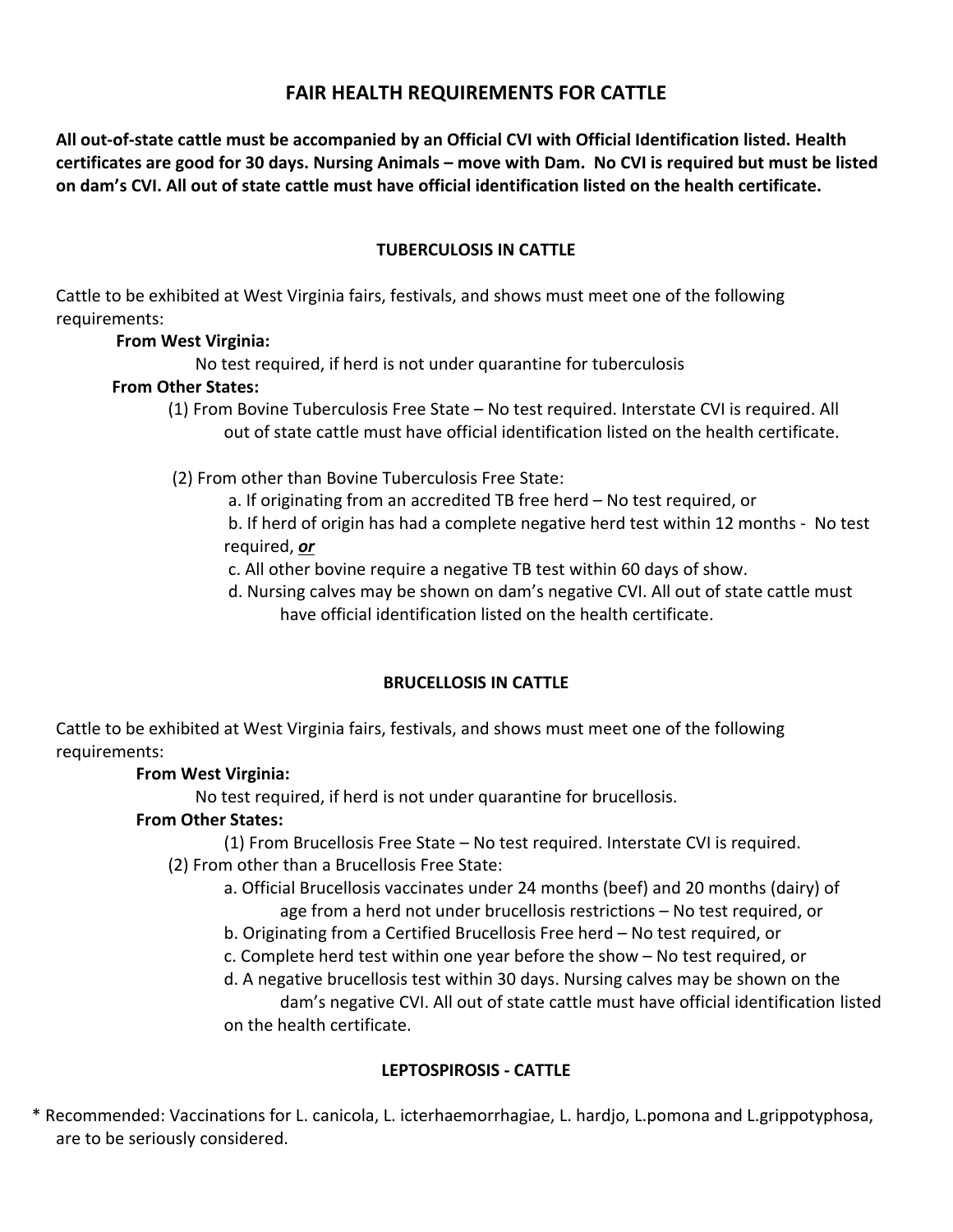## **CATTLE PUREBRED SALES**

**WV Cattle**-No testing required.

#### **Out of State Cattle**

-Require current CVI dated within 30 days and official ID. Official ID must be listed on CVI.

-Cattle from USDA- Classified free states either for Tuberculosis or *Brucella abortus* do not require testing.

-Any bull over 18 months must be PCR negative for trichomoniasis within 60 days. Testing must be documented on CVI. Virgin bulls 18 months and younger are exempt.

Recommend call Animal Health at 304-558-2214 prior to movement in case of disease outbreaks that could cause changes for WV requirements.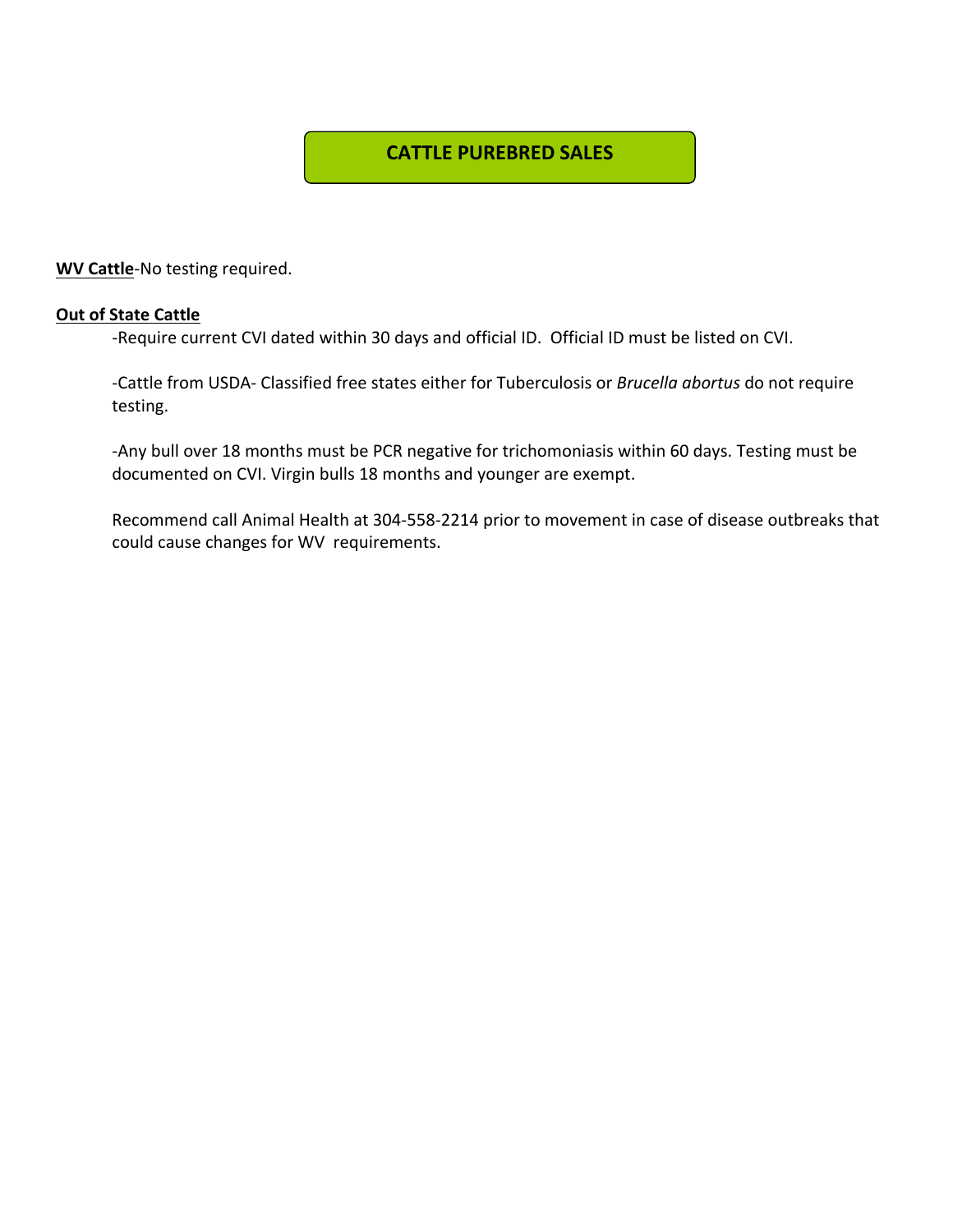## **HEALTH REQUIREMENTS FOR SHEEP/GOATS**

**All out-of-state and breeding sheep/goats must be accompanied by an Official CVI good for 30 days. In state breeding sheep/goats must have an Official CVI or a West Virginia Honor Flock/Herd Certificate. USDA regulation states that you must have an official Scrapie ID and the ID# must be listed on the CVI. All sheep/goats will be inspected by West Virginia Animal Health Officials.**



**TB & BRUCELLOSIS FOR SHEEP/GOATS**

No test required.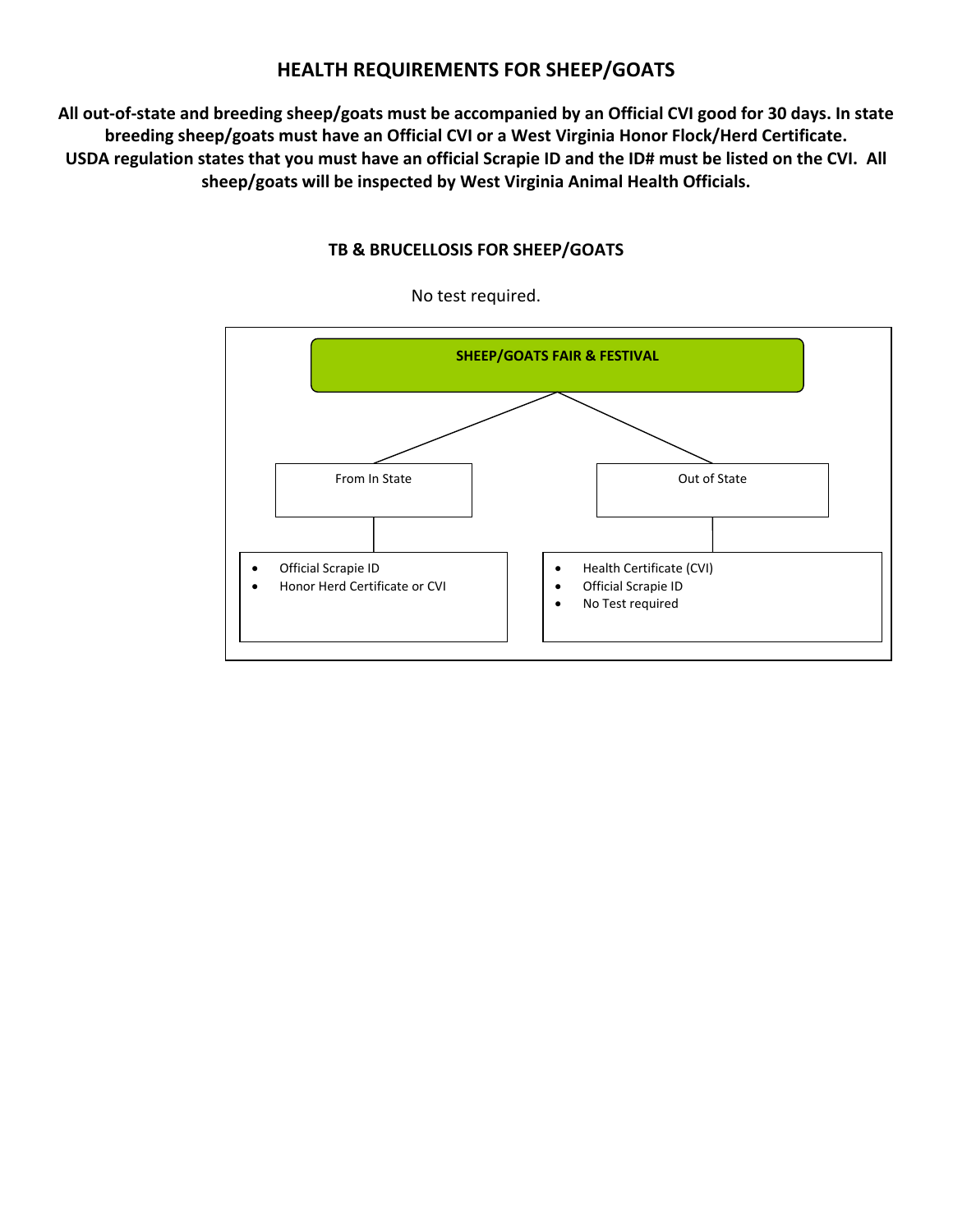## **HEALTH REQUIREMENTS FOR SWINE**

#### **All out-of-state swine must be accompanied by an official CVI good for 30 days and official ID.**

#### **From West Virginia:**

Any swine born in West Virginia, and have never left the state, will no longer require pseudorabies testing prior to being shown at any fair or festival in West Virginia.

#### **From Other States:**

All swine must be accompanied by a Certificate of Veterinary Inspection for entry into West Virginia and official ID.

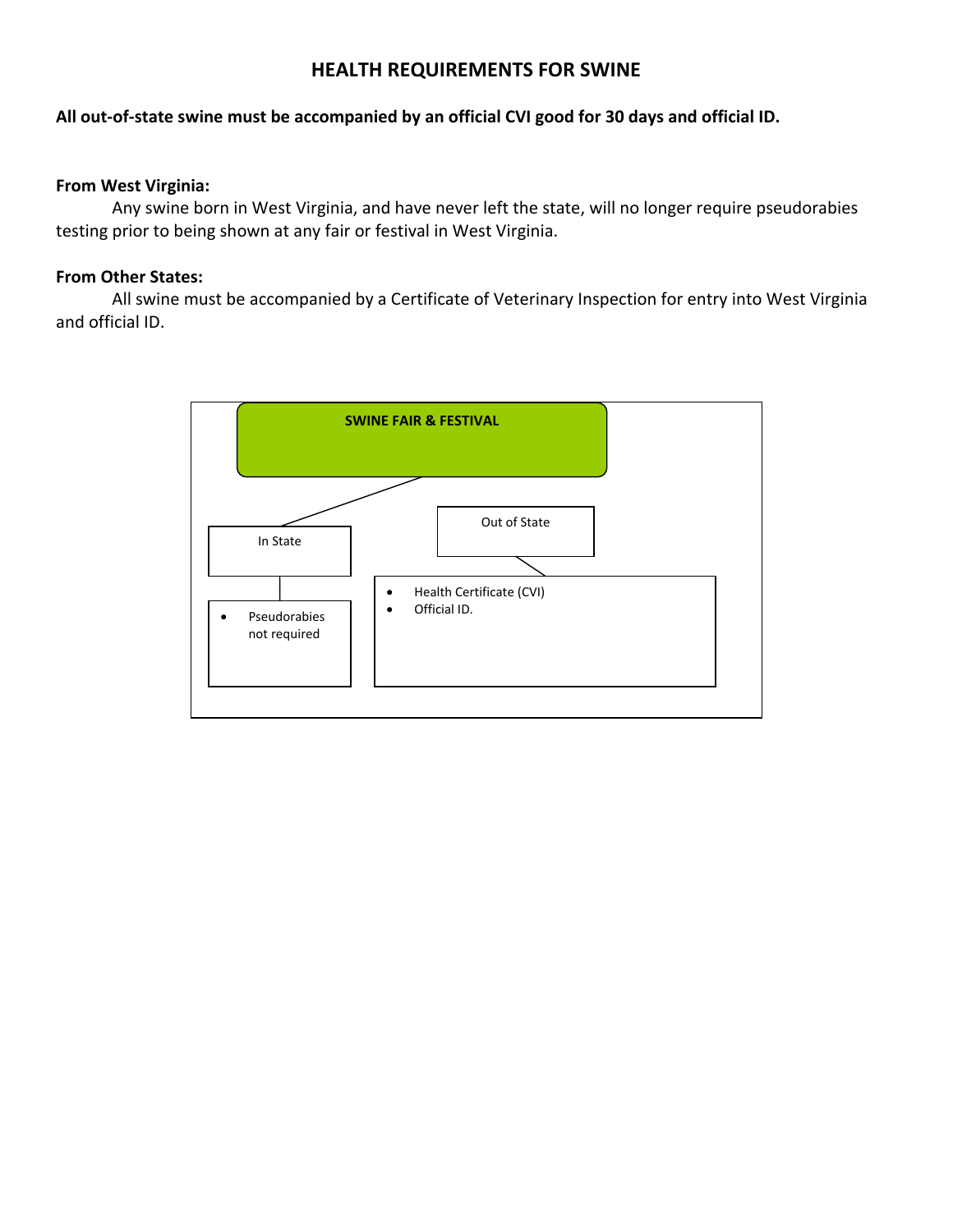## **HEALTH REQUIREMENTS FOR HORSES**

#### **All out-of-state horses must be accompanied by an official CVI good for 30 days**.

#### **From West Virginia:**

- Must be uniquely identified, and
- Have a negative Coggins' Test from a USDA approved laboratory within the last 12 months.

## **From Other States:**

- Must be uniquely identified.
- Accompanied by an approved CVI from the state of origin prior to show or fair, and
- A negative Coggins' Test from a USDA approved laboratory within the last 12 months.

## **RECOMMENDED EQUINE VACCINATION**

Vaccination Programs should at least include: Flu, Tetanus, Eastern & Western Encephalitis, West Nile Virus and Rabies.

**NOTE:** No animals from any herd or herds under restrictions will be permitted to show or sell. Animal Health Officials of the West Virginia Department of Agriculture reserve the right to examine any animal consigned and exclude animals from the show or sale that exhibit signs of disease.